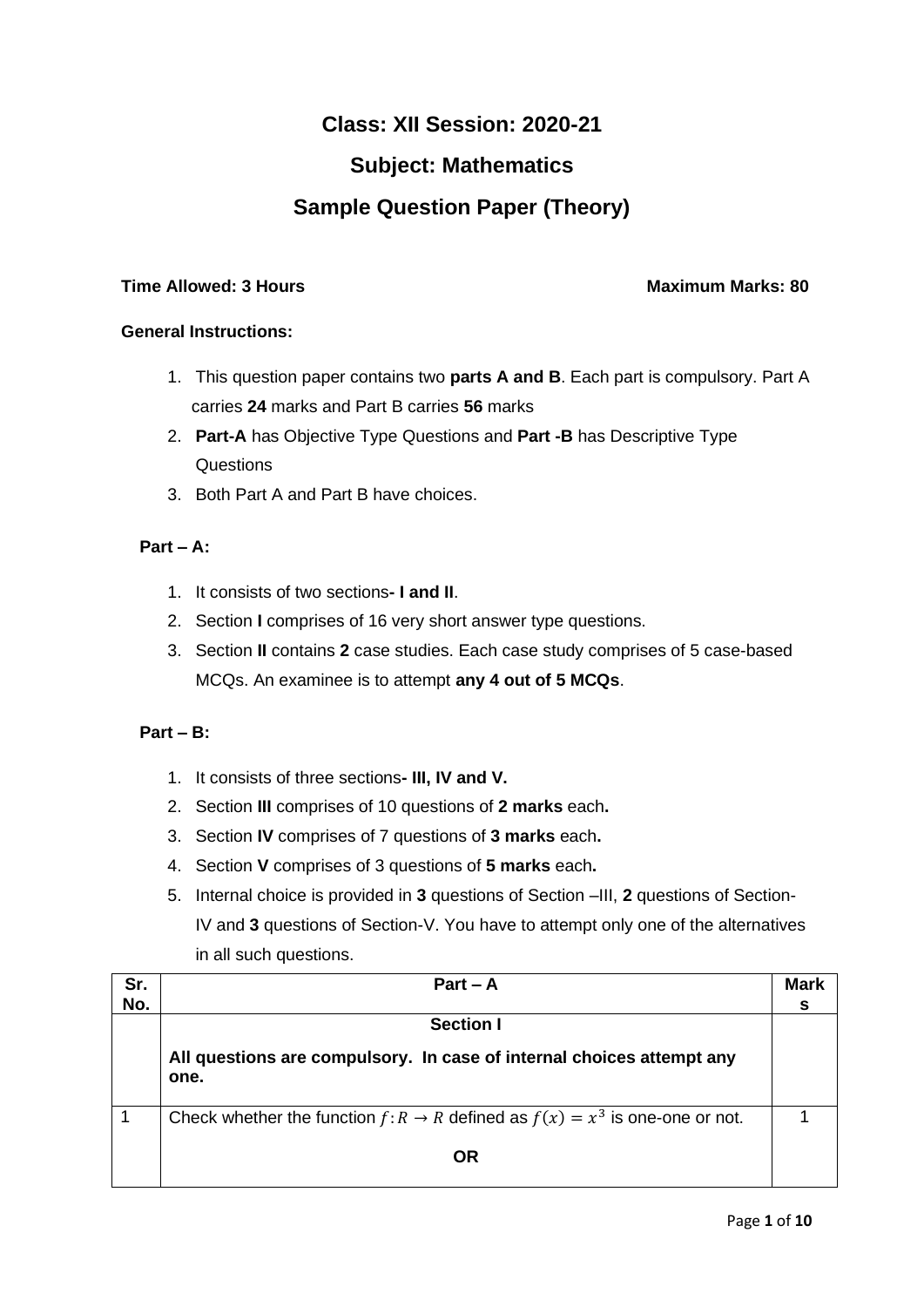|                | How many reflexive relations are possible in a set A whose $n(A) = 3$ .                                                                                               | 1            |
|----------------|-----------------------------------------------------------------------------------------------------------------------------------------------------------------------|--------------|
| $\overline{2}$ | A relation R in $S = \{1,2,3\}$ is defined as $R = \{(1,1), (1,2), (2,2), (3,3)\}$ . Which<br>element(s) of relation R be removed to make R an equivalence relation?  | 1            |
| 3              | A relation R in the set of real numbers <b>R</b> defined as $R = \{(a, b): \sqrt{a} = b\}$ is a<br>function or not. Justify                                           | 1            |
|                | <b>OR</b>                                                                                                                                                             |              |
|                | An equivalence relation R in A divides it into equivalence classes $A_1, A_2, A_3$ .<br>What is the value of $A_1 \cup A_2 \cup A_3$ and $A_1 \cap A_2 \cap A_3$      | 1            |
| 4              | If A and B are matrices of order $3 \times n$ and $m \times 5$ respectively, then find the<br>order of matrix 5A – 3B, given that it is defined.                      | $\mathbf{1}$ |
| 5              | Find the value of $A^2$ , where A is a 2x2 matrix whose elements are given by<br>$a_{ij} = \begin{cases} 1 & \text{if } i \neq j \\ 0 & \text{if } i = j \end{cases}$ | 1            |
|                | <b>OR</b>                                                                                                                                                             |              |
|                | Given that A is a square matrix of order $3 \times 3$ and $ A  = -4$ . Find  adj A                                                                                    | 1            |
| 6              | Let A = $[a_{ij}]$ be a square matrix of order 3x3 and $ A = -7$ . Find the value of<br>$a_{11} A_{21} + a_{12} A_{22} + a_{13} A_{23}$                               | 1            |
|                | where $A_{ij}$ is the cofactor of element $a_{ij}$                                                                                                                    |              |
| $\overline{7}$ | Find $\int e^x(1-\cot x + \csc^2 x) dx$                                                                                                                               | 1            |
|                | <b>OR</b>                                                                                                                                                             | 1            |
|                | Evaluate $\int_{-\frac{\pi}{2}}^{\frac{\pi}{2}} x^2 \sin x \, dx$                                                                                                     |              |
| 8              | Find the area bounded by $y = x^2$ , the $x -$ axis and the lines<br>$x = -1$ and $x = 1$ .                                                                           | 1            |
| 9              | How many arbitrary constants are there in the particular solution of the<br>differential equation $\frac{dy}{dx} = -4xy^2$ ; y (0) = 1                                | 1            |
|                | <b>OR</b>                                                                                                                                                             |              |
|                | For what value of n is the following a homogeneous differential equation:<br>$\frac{dy}{dx} = \frac{x^3 - y^n}{x^2y + xy^2}$                                          | 1            |
| 10             | Find a unit vector in the direction opposite to $-\frac{3}{4}$ $\hat{j}$                                                                                              | 1            |
| 11             | Find the area of the triangle whose two sides are represented by the vectors<br>$2\hat{\iota}$ and $-3\hat{\jmath}$ .                                                 | 1            |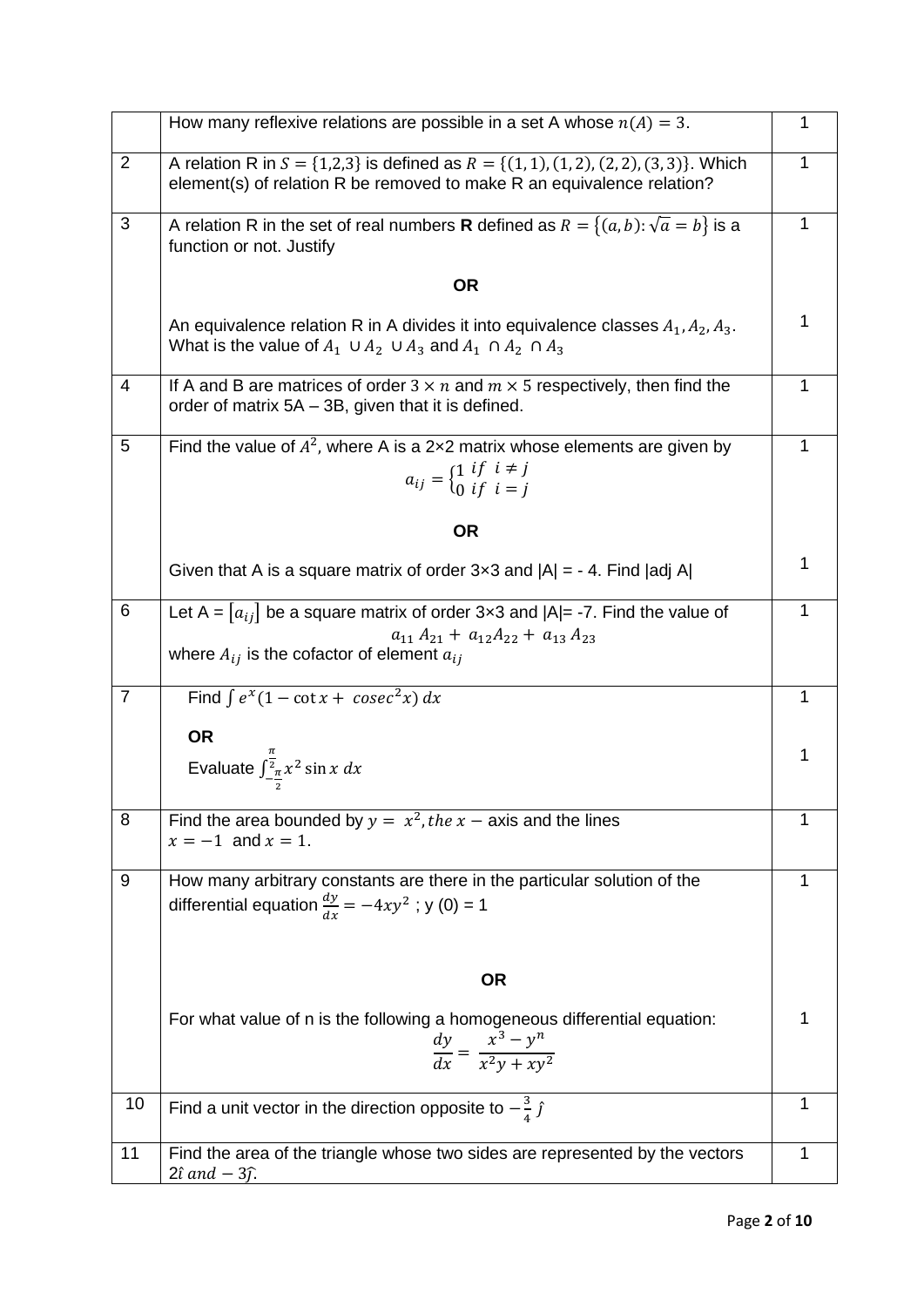| 12 | Find the angle between the unit vectors $\hat{a}$ and $\hat{b}$ , given that $ \hat{a} + \hat{b}  = 1$                                                                                                                           |   |
|----|----------------------------------------------------------------------------------------------------------------------------------------------------------------------------------------------------------------------------------|---|
| 13 | Find the direction cosines of the normal to YZ plane?                                                                                                                                                                            | 1 |
| 14 | Find the coordinates of the point where the line $\frac{x+3}{3} = \frac{y-1}{-1} = \frac{z-5}{-5}$ cuts the XY<br>plane.                                                                                                         |   |
| 15 | The probabilities of A and B solving a problem independently are $\frac{1}{3}$ and $\frac{1}{4}$<br>respectively. If both of them try to solve the problem independently, what is the<br>probability that the problem is solved? | 1 |
| 16 | The probability that it will rain on any particular day is 50%. Find the probability<br>that it rains only on first 4 days of the week.                                                                                          |   |
|    | <b>Section II</b>                                                                                                                                                                                                                |   |
|    | Both the Case study based questions are compulsory. Attempt any 4 sub<br>parts from each question (17-21) and (22-26). Each question carries 1 mark                                                                              |   |
| 17 | An architect designs a building for a multi-national company. The floor consists<br>of a rectangular region with semicircular ends having a perimeter of 200m as<br>shown below:                                                 |   |
|    | <b>Design of Floor</b>                                                                                                                                                                                                           |   |
|    |                                                                                                                                                                                                                                  |   |
|    | <b>Building</b>                                                                                                                                                                                                                  |   |
|    | Based on the above information answer the following:                                                                                                                                                                             |   |
|    | (i) If x and y represents the length and breadth of the rectangular region, then<br>the relation between the variables is                                                                                                        |   |
|    | a) $x + \pi y = 100$<br>b) $2x + \pi y = 200$<br>c) $\pi x + y = 50$<br>d) $x + y = 100$                                                                                                                                         |   |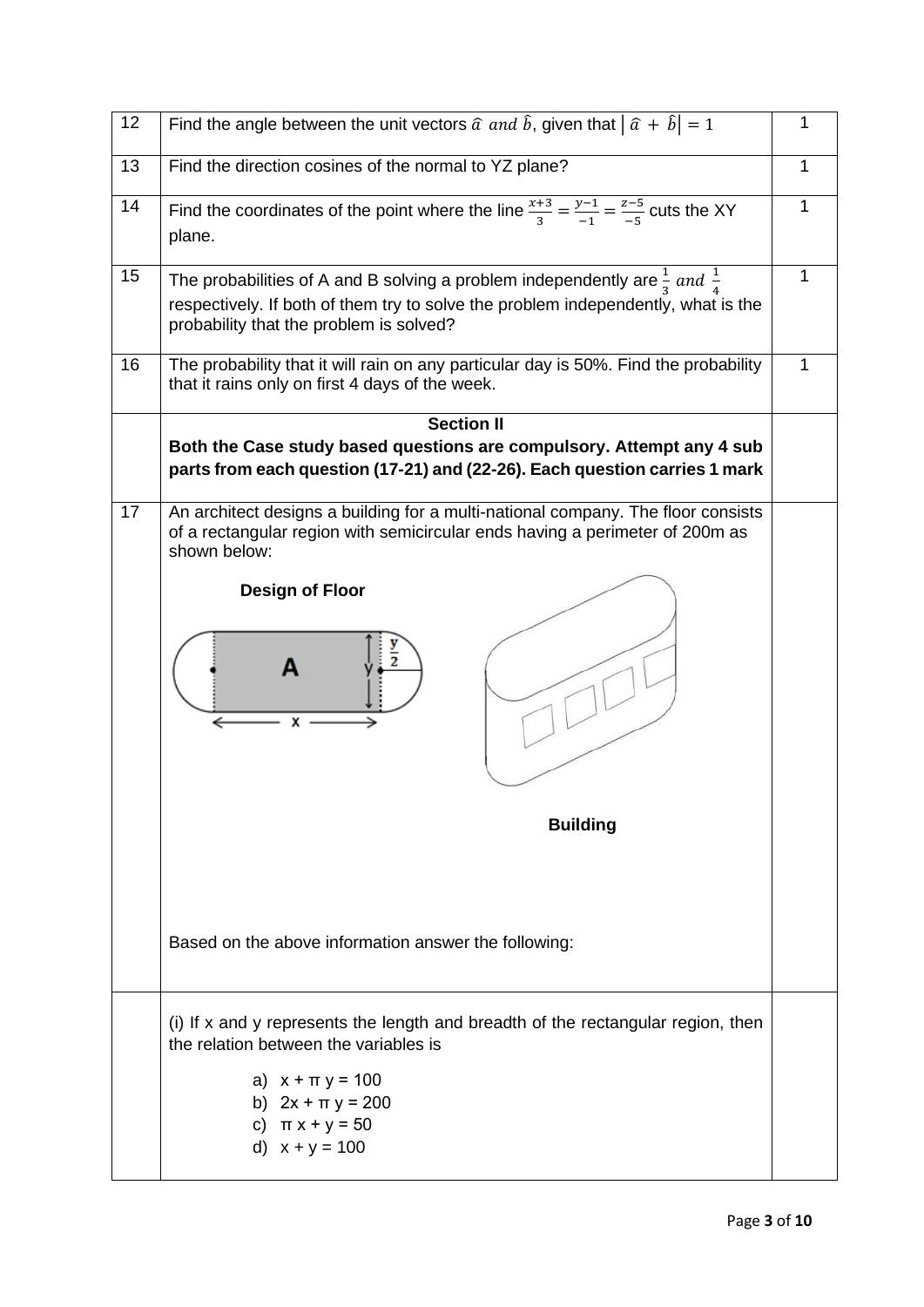|                | (ii) The area of the rectangular region A expressed as a function of x is                                                                                            | 1 |
|----------------|----------------------------------------------------------------------------------------------------------------------------------------------------------------------|---|
|                | a) $\frac{2}{\pi} (100 x - x^2)$                                                                                                                                     |   |
|                | b) $\frac{1}{\pi}$ (100 x - x <sup>2</sup> )                                                                                                                         |   |
|                | c) $\frac{x}{\pi}(100 - x)$                                                                                                                                          |   |
|                | d) $\pi y^2 + \frac{2}{\pi} (100 x - x^2)$                                                                                                                           |   |
|                | (iii) The maximum value of area A is                                                                                                                                 | 1 |
|                | a) $\frac{\pi}{3200}m^2$                                                                                                                                             |   |
|                | b) $\frac{3200}{\pi}m^2$                                                                                                                                             |   |
|                | c) $\frac{5000}{\pi} m^2$                                                                                                                                            |   |
|                | d) $\frac{1000}{\pi}m^2$                                                                                                                                             |   |
| of x should be | (iv) The CEO of the multi-national company is interested in maximizing the area<br>of the whole floor including the semi-circular ends. For this to happen the valve | 1 |
| a)             | 0 <sub>m</sub>                                                                                                                                                       |   |
|                | b) 30 m                                                                                                                                                              |   |
|                | c) 50 m                                                                                                                                                              |   |
|                | d) 80 m                                                                                                                                                              |   |
|                | (v) The extra area generated if the area of the whole floor is maximized is :                                                                                        | 1 |
| a)             | $\frac{3000}{\pi}m^2$                                                                                                                                                |   |
| b)             | $\frac{5000}{\pi} m^2$                                                                                                                                               |   |
| C)             | $\frac{7000}{ } m^2$<br>π                                                                                                                                            |   |
|                | d) No change Both areas are equal                                                                                                                                    |   |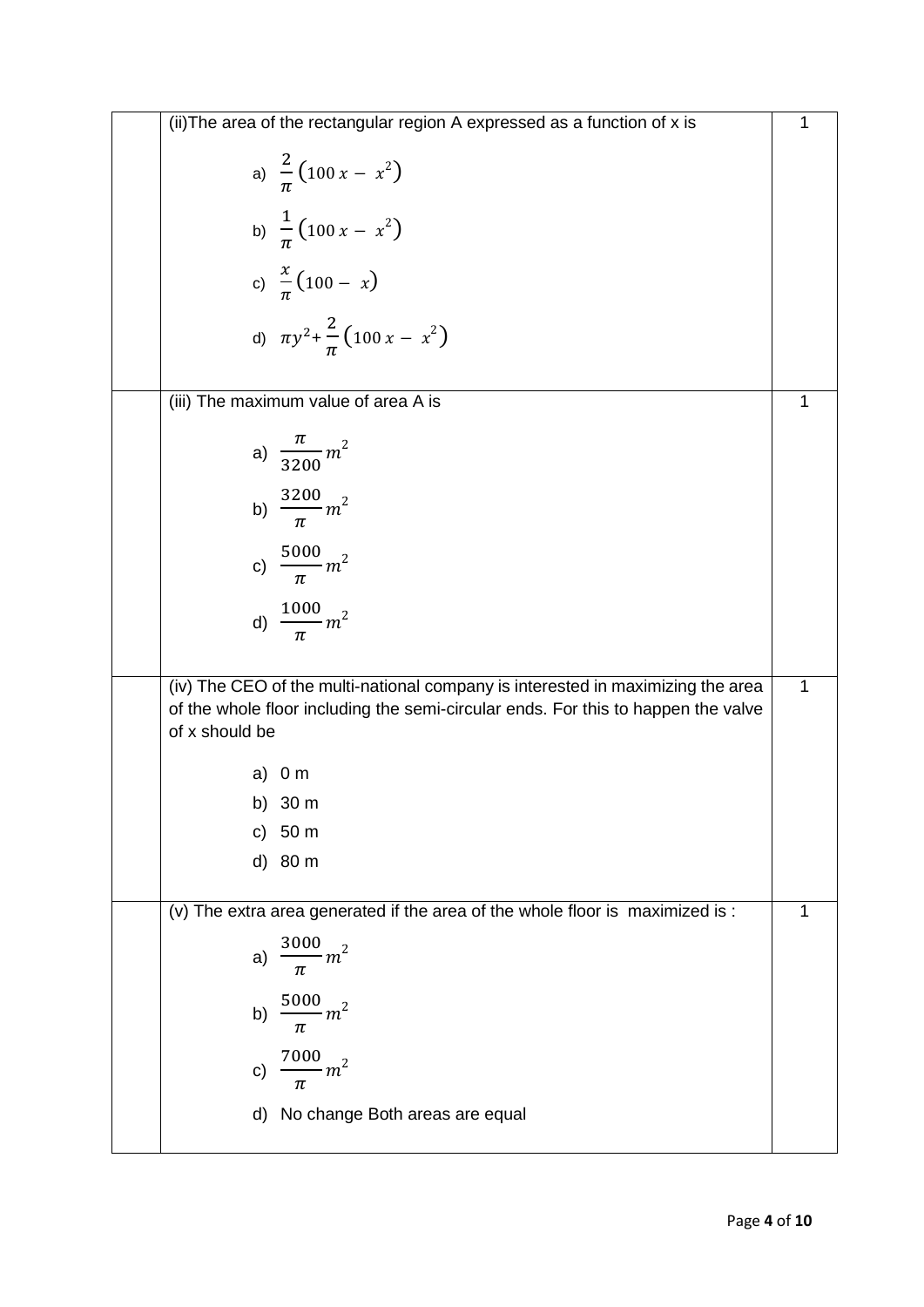| 18 | In an office three employees Vinay, Sonia and Iqbal process incoming copies of<br>a certain form. Vinay process 50% of the forms. Sonia processes 20% and Iqbal<br>the remaining 30% of the forms. Vinay has an error rate of 0.06, Sonia has an<br>error rate of 0.04 and Iqbal has an error rate of 0.03<br>#!("&\$!^@a&%x# |   |
|----|-------------------------------------------------------------------------------------------------------------------------------------------------------------------------------------------------------------------------------------------------------------------------------------------------------------------------------|---|
|    | Based on the above information answer the following:                                                                                                                                                                                                                                                                          |   |
|    | (i) The conditional probability that an error is committed in processing given that<br>Sonia processed the form is :<br>0.0210<br>a)<br>b) 0.04<br>0.47<br>c)<br>d) 0.06                                                                                                                                                      | 1 |
|    | (ii) The probability that Sonia processed the form and committed an error is :                                                                                                                                                                                                                                                | 1 |
|    | a) 0.005                                                                                                                                                                                                                                                                                                                      |   |
|    | b) 0.006                                                                                                                                                                                                                                                                                                                      |   |
|    | c) $0.008$                                                                                                                                                                                                                                                                                                                    |   |
|    | d) 0.68                                                                                                                                                                                                                                                                                                                       |   |
|    | (iii) The total probability of committing an error in processing the form is                                                                                                                                                                                                                                                  | 1 |
|    | a) 0                                                                                                                                                                                                                                                                                                                          |   |
|    | b) 0.047                                                                                                                                                                                                                                                                                                                      |   |
|    | c) $0.234$                                                                                                                                                                                                                                                                                                                    |   |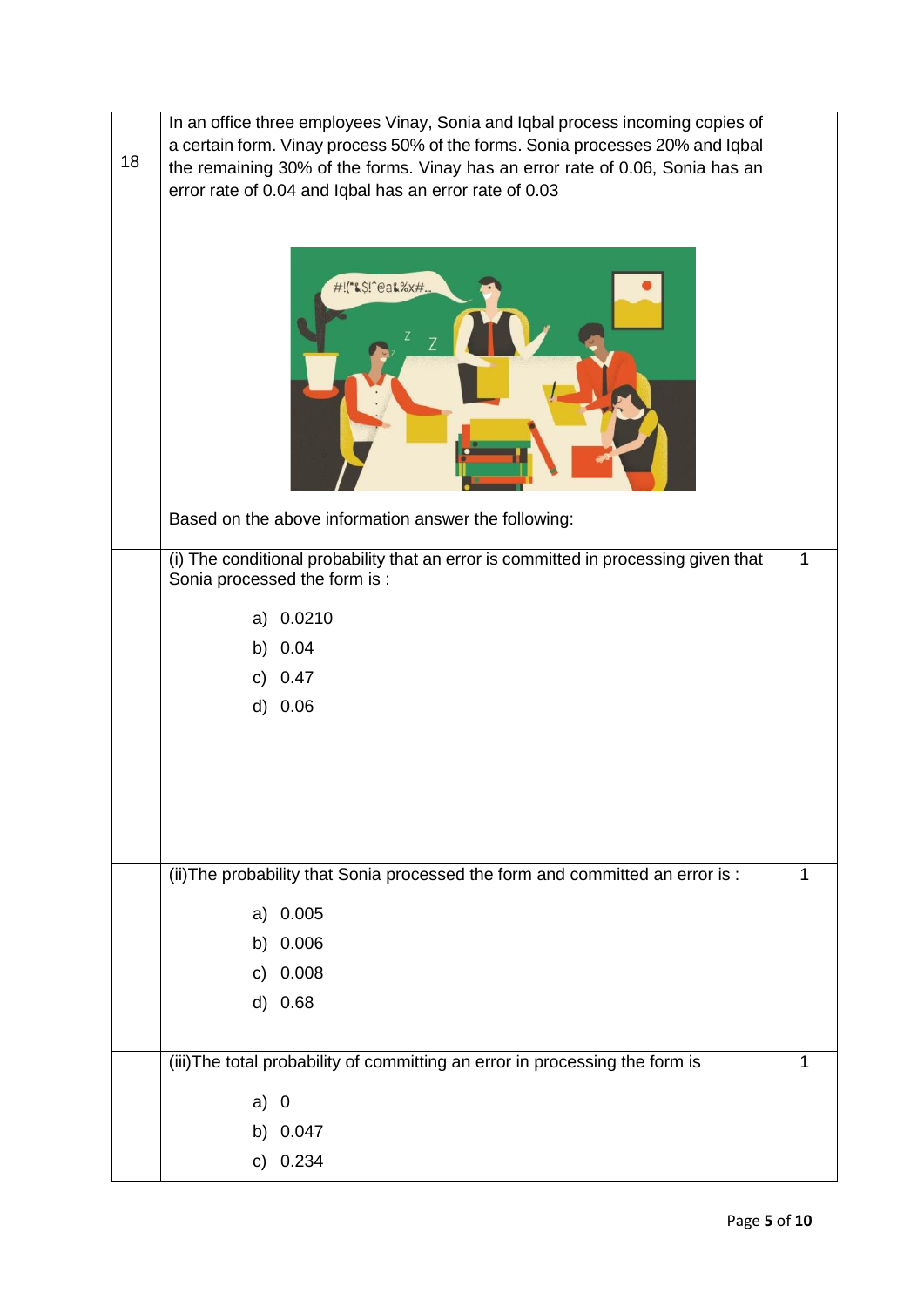|    | $d)$ 1                                                                                                                                                                                                                                                                                                                                              |                |
|----|-----------------------------------------------------------------------------------------------------------------------------------------------------------------------------------------------------------------------------------------------------------------------------------------------------------------------------------------------------|----------------|
|    | (iv) The manager of the company wants to do a quality check. During inspection<br>he selects a form at random from the days output of processed forms. If the<br>form selected at random has an error, the probability that the form is <b>NOT</b><br>processed by Vinay is:<br>a)<br>$\overline{\mathbf{1}}$<br>b) 30/47<br>c) $20/47$<br>d) 17/47 | 1              |
|    | (v) Let A be the event of committing an error in processing the form and let $E_1$ ,<br>$E_2$ and $E_3$ be the events that Vinay, Sonia and Iqbal processed the form. The<br>value of $\sum_{i=1}^{3} P(E_i   A)$ is<br>$a)$ 0<br>b) $0.03$<br>c) $0.06$<br>$d)$ 1                                                                                  | 1              |
|    | $Part - B$                                                                                                                                                                                                                                                                                                                                          |                |
|    | <b>Section III</b>                                                                                                                                                                                                                                                                                                                                  |                |
| 19 | Express $tan^{-1}(\frac{cos x}{1-sinx})$ , $\frac{-3\pi}{2} < x < \frac{\pi}{2}$ in the simplest form.                                                                                                                                                                                                                                              | 2              |
| 20 | If A is a square matrix of order 3 such that $A^2 = 2A$ , then find the value of  A .                                                                                                                                                                                                                                                               | $\overline{2}$ |
|    | <b>OR</b>                                                                                                                                                                                                                                                                                                                                           |                |
|    | If $A = \begin{bmatrix} 3 & 1 \\ -1 & 2 \end{bmatrix}$ , show that $A^2 - 5A + 7I = 0$ .                                                                                                                                                                                                                                                            | 2              |
|    | Hence find $A^{-1}$ .                                                                                                                                                                                                                                                                                                                               | $\overline{2}$ |
| 21 | Find the value(s) of k so that the following function is continuous at $x = 0$                                                                                                                                                                                                                                                                      |                |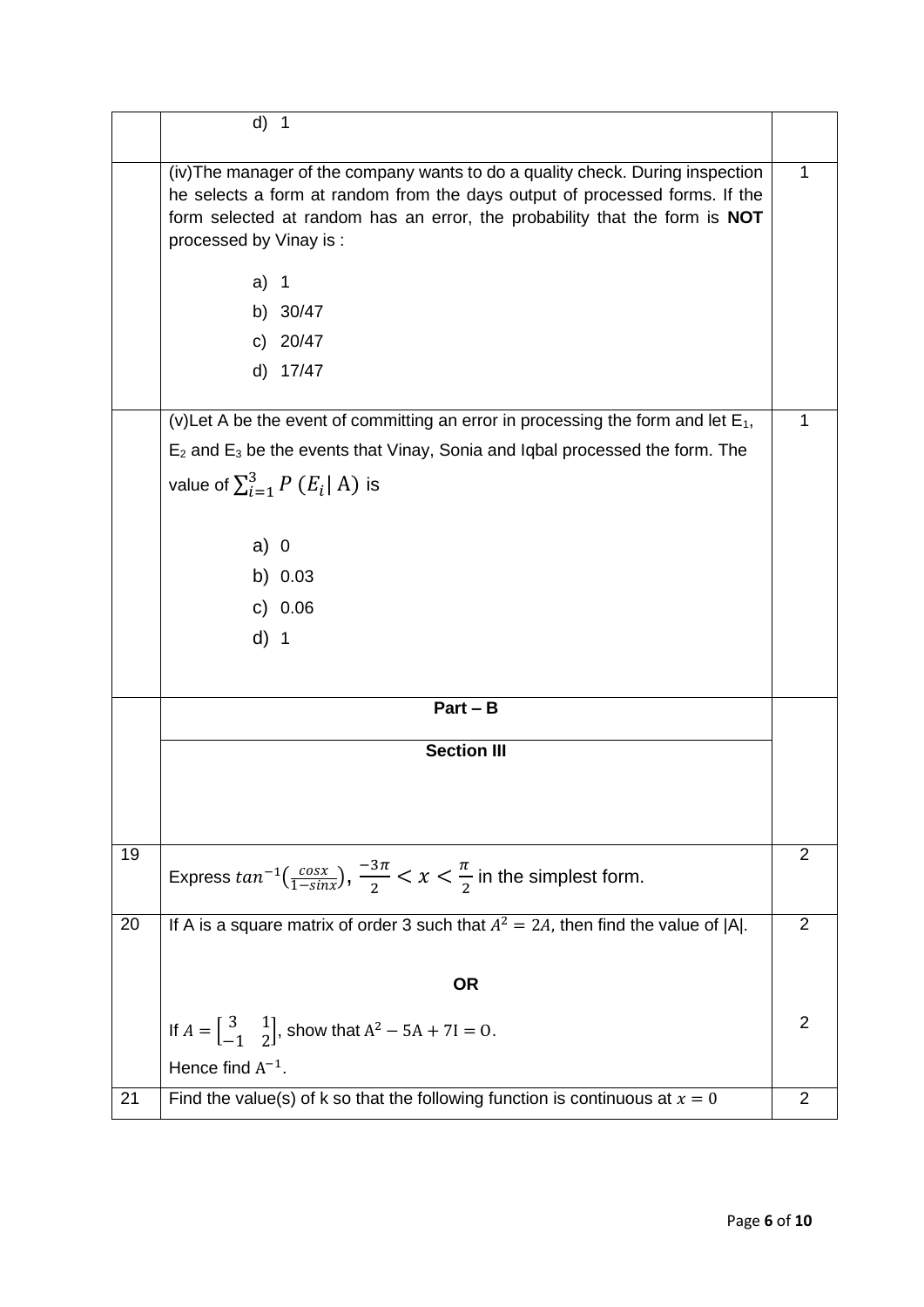|    | $f(x) = \begin{cases} \frac{1 - \cos \kappa x}{x \sin x} & \text{if } x \neq 0 \\ \frac{1}{x} & \text{if } x = 0 \end{cases}$                                                                                       |                |
|----|---------------------------------------------------------------------------------------------------------------------------------------------------------------------------------------------------------------------|----------------|
|    |                                                                                                                                                                                                                     |                |
| 22 | Find the equation of the normal to the curve                                                                                                                                                                        | $\overline{2}$ |
|    | $y = x + \frac{1}{x}$ , $x > 0$ perpendicular to the line $3x - 4y = 7$ .                                                                                                                                           |                |
| 23 | Find $\int \frac{1}{\cos^2 x (1 - \tan x)^2} dx$                                                                                                                                                                    | $\overline{2}$ |
|    | <b>OR</b>                                                                                                                                                                                                           |                |
|    | Evaluate $\int_0^1 x(1-x)^n dx$                                                                                                                                                                                     | 2              |
| 24 | Find the area of the region bounded by the parabola $y^2 = 8x$ and the line $x =$<br>2.                                                                                                                             | $\overline{2}$ |
| 25 | Solve the following differential equation:                                                                                                                                                                          | $\overline{2}$ |
|    | $\frac{dy}{dx}$ = x <sup>3</sup> cosec y, given that y(0) = 0.                                                                                                                                                      |                |
| 26 | Find the area of the parallelogram whose one side and a diagonal are<br>represented by coinitial vectors $\hat{i}$ - $\hat{j}$ + $\hat{k}$ and 4 $\hat{i}$ + 5 $\hat{k}$ respectively                               | $\overline{2}$ |
| 27 | Find the vector equation of the plane that passes through the point (1,0,0) and<br>contains the line $\vec{r} = \lambda \hat{j}$ .                                                                                  | $\overline{2}$ |
| 28 | A refrigerator box contains 2 milk chocolates and 4 dark chocolates. Two<br>chocolates are drawn at random. Find the probability distribution of the number<br>of milk chocolates. What is the most likely outcome? | $\overline{2}$ |
|    | <b>OR</b>                                                                                                                                                                                                           |                |
|    | Given that E and F are events such that $P(E) = 0.8$ , $P(F) = 0.7$ , $P(E \cap F) = 0.6$ .<br>Find $P(E   \bar{F})$                                                                                                | 2              |
|    | <b>Section IV</b>                                                                                                                                                                                                   |                |
|    | All questions are compulsory. In case of internal choices attempt any<br>one.                                                                                                                                       |                |
| 29 | Check whether the relation R in the set Z of integers defined as $R =$<br>$\{(a,b): a+b$ is "divisible by 2"} is reflexive, symmetric or transitive. Write the<br>equivalence class containing 0 i.e. [0].          | 3              |
| 30 | If $y = e^{x \sin^2 x} + (\sin x)^x$ , find $\frac{dy}{dx}$ .                                                                                                                                                       | 3              |
| 31 | Prove that the greatest integer function defined by $f(x) = [x]$ , $0 < x < 2$ is not<br>differentiable at $x = 1$                                                                                                  | 3              |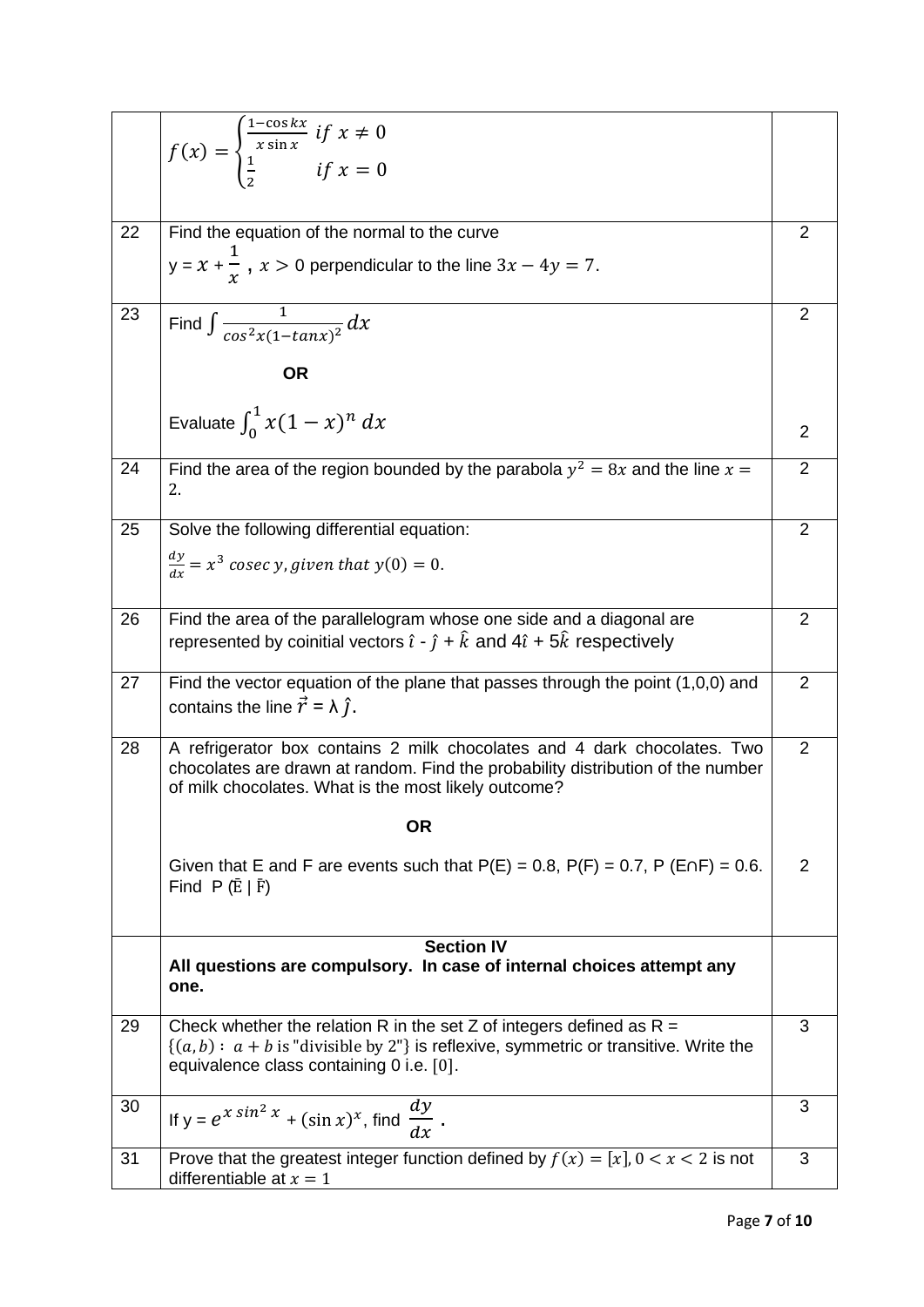|    | <b>OR</b>                                                                                                                                                                    |   |
|----|------------------------------------------------------------------------------------------------------------------------------------------------------------------------------|---|
|    | If $x = a \sec \theta$ , $y = b \tan \theta$ find $\frac{d^2y}{dx^2}$ at $x = \frac{\pi}{6}$                                                                                 | 3 |
| 32 | Find the intervals in which the function $f$ given by<br>$f(x) = \tan x - 4x$ , $x \in \left(0, \frac{\pi}{2}\right)$ is<br>a) strictly increasing<br>b) strictly decreasing | 3 |
| 33 | Find $\int \frac{x^2+1}{(x^2+2)(x^2+3)} dx$ .                                                                                                                                | 3 |
| 34 | Find the area of the region bounded by the curves<br>$x^{2} + y^{2} = 4$ , $y = \sqrt{3}x$ and $x - axis$ in the first quadrant<br><b>OR</b>                                 | 3 |
|    | Find the area of the ellipse $x^2 + 9y^2 = 36$ using integration                                                                                                             | 3 |
| 35 | Find the general solution of the following differential equation:<br>$x dy - (y + 2x^2) dx = 0$                                                                              | 3 |
|    | <b>Section V</b>                                                                                                                                                             |   |
|    | All questions are compulsory. In case of internal choices attempt any                                                                                                        |   |
|    | one.                                                                                                                                                                         |   |
| 36 | If $A = \begin{bmatrix} 1 & 2 & 0 \\ -2 & -1 & -2 \\ 0 & 1 & 1 \end{bmatrix}$ , find $A^{-1}$ . Hence<br>Solve the system of equations;                                      | 5 |
|    | $x - 2y = 10$<br>$2x - y - z = 8$<br>$-2y + z = 7$                                                                                                                           |   |
|    | <b>OR</b>                                                                                                                                                                    |   |
|    | Evaluate the product AB, where                                                                                                                                               | 5 |
|    | $A = \begin{bmatrix} 1 & -1 & 0 \\ 2 & 3 & 4 \\ 0 & 1 & 2 \end{bmatrix}$ and $B = \begin{bmatrix} 2 & 2 & -4 \\ -4 & 2 & -4 \\ 2 & -1 & 5 \end{bmatrix}$                     |   |
|    | Hence solve the system of linear equations                                                                                                                                   |   |
|    | $x - y = 3$                                                                                                                                                                  |   |